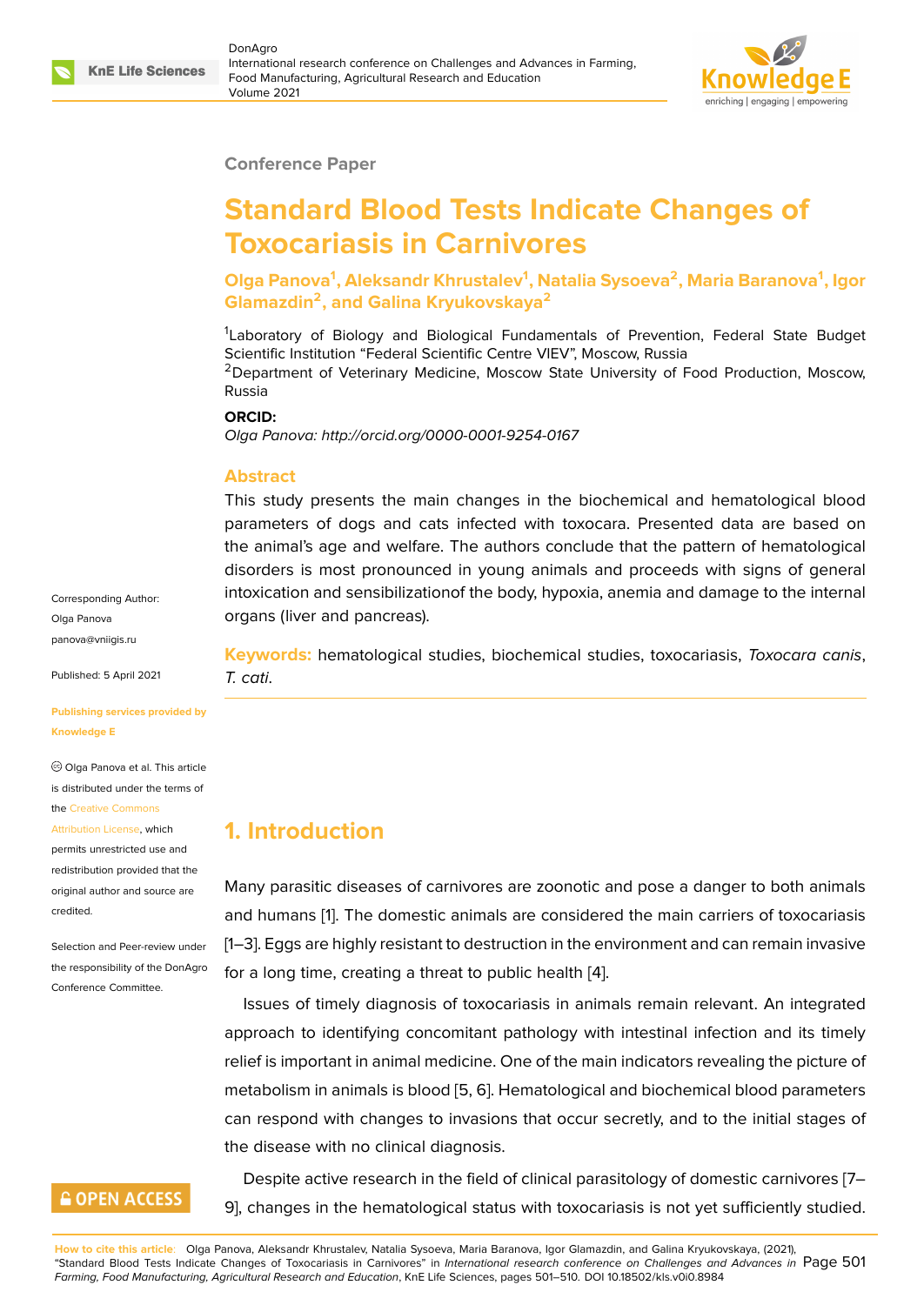In addition, to date, the clinical characteristics of toxocariasis infestation in cats have remained largely unexplored.

The aim of the study is to identify the pathological effects on the naturally infected dogs and cats Toxocara spp. by changes in clinical, hematological and biochemical blood parameters within the conditions of detention.

# **2. Methods and Equipment**

The experiment included animals naturally infected *Toxocara* spp.. Coprological studies of dogs and cats feces were carried out by flotation with a solution of sodium nitrate (NaNO3, SG = 1.32) [10]. Animals were divided into groups according to age and habitat.

The study included 44 dogs with natural *Toxocara canis* infection. 35 out of 44 were divided into groups: 24 from the street and 11 domestic animals, aged 1.5 to 9 months. 9 adult dogs kept at [hom](#page-8-4)e age from 1.5 years to 5. The control group included 8 puppies of 4–6 months of age and 10 adult dogs (older than 1 year) not having the propagative stages of parasites in the intestine.

There were 23 cats with *T. cati* natural infectionselected for the experiment. Of these, 17 kittens are aged 2 to 10 months. Animals were divided into groups according to the habitat: domestic kittens born at home from domestic cats – 5, and kittens picked up from the street or born in shelters – 13. The control group included kittens of 5–6 months of age, free from intestinal nematodes – 10. Adult cats with confirmed intestinal toxocariasis – 6. The control group included 8 adult cats showing no propagative stages of parasites in the intestine.

Blood was taken from animals for analysis in the morning from vena saphena in plastic tubes for hematological analysis of 2.0 ml containing EDTA for biochemical studies of a 3 ml tube. A blood test was performed within 4 hours after taking.

Clinical blood tests were performed on ABC VET hematology analyzer (France). Blood smears were stained hematoxylin-eosin, examined the morphology of blood elements and counted white blood cells. Blood serum was obtained after settling whole blood and retracting a blood clot, followed by centrifugation at 2000 rpm for 10–15 minutes. Samples with hemolysis and chiles were not used. The biochemical (BH) composition of blood serum was studied on a Humalizer Junior automatic biochemical analyzer with the determination of a detailed profile of indicators (24 points).

Data were analyzed in accordance with the guidelines for hematology in dogs and cats A.H. Rebar et al. (2001) [5] and the diagnostic manual and atlas of J.W. Harvey (2012) [6].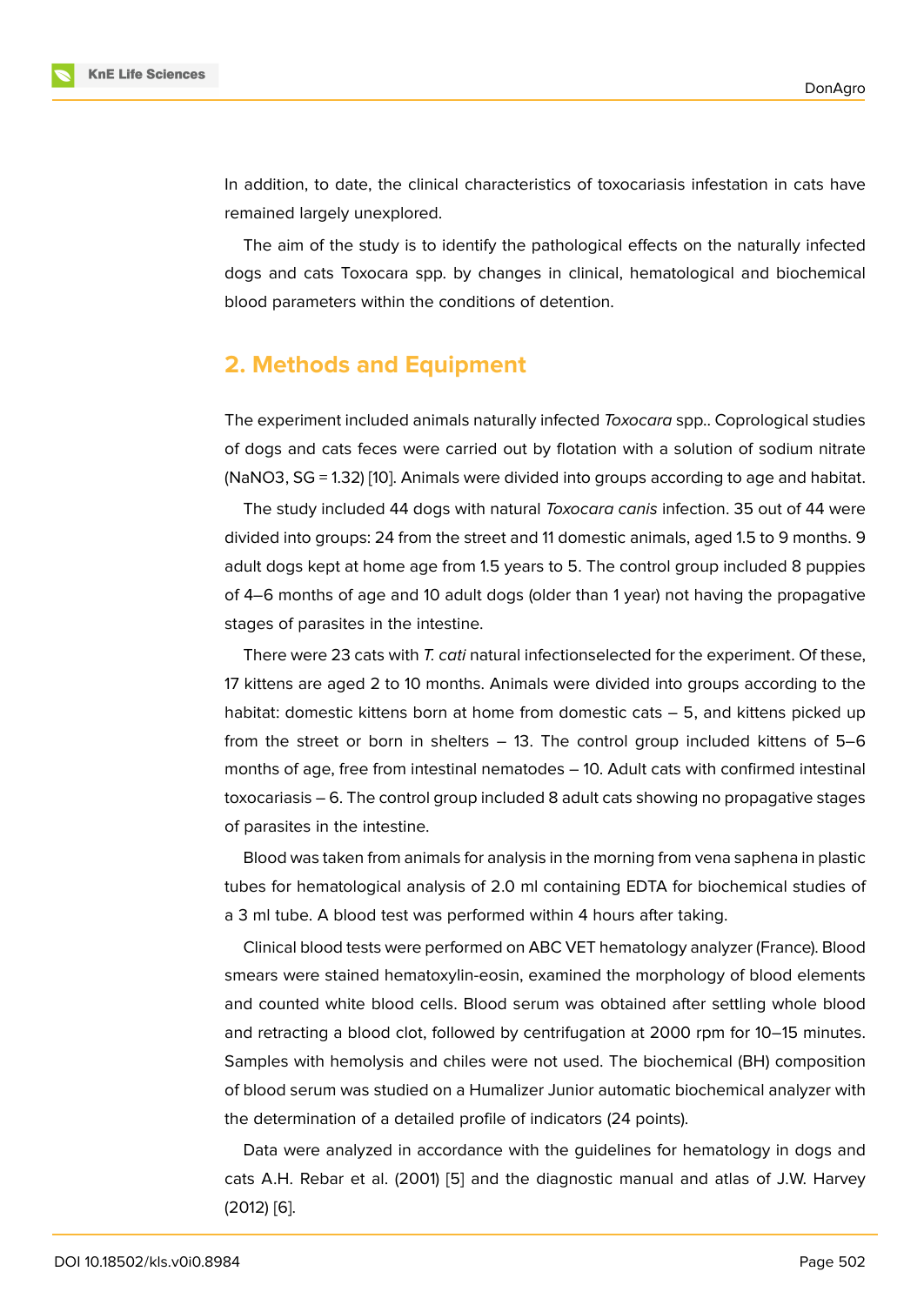The reliability of the results relative to each other and relative to the norm was evaluated by the standard student criterion. Values of P <0.05 were considered significant. All analyses were performed using SPSS software for Windows version 20.

## **3. Results**

The results of clinical, hematological and biochemical blood tests dogs and cats of naturally infection are the following:

Clinical, hematological and biochemical changes in blood serum of dogs naturally infected *Toxocara canis.* The research results are shown in *tables 1 and 2.*

The average value of the erythrocyte index at home puppies was at the lower limit of the norm of  $5.46 \pm 0.6 \times 106$  J. In stray puppies the changes were more expressed. Red blood cells– 4.11  $\pm$  0.4 x 106/µl, hemoglobin – 101.0  $\pm$  4.7 g/l and hematocrit – 28.77  $\pm$  1.8 % were reduced. At the upper border were leukocyte counts a 14.77  $\pm$  1.1 x 10<sup>3</sup>/μl, lymphocytes 33.9  $\pm$  2.8 % and eosinophils 6.5  $\pm$  1.0 %.

In 75% of the examined stray puppies (18), the level of red blood cells was reduced relative to normal values with a minimum level of  $3.97 \times 106 / \text{µ}$ . In 62.5 % of puppies – 15, hematocrit was reduced to 24.2 % and hemoglobin to 96 g/dl (minimum values). The 50 % of samples (12 puppies) showed the level of lymphocytes was increased (maximum 38 %). The 20.8 % (5 puppies) leukocytosis was 22.7 x 10<sup>3</sup>/µl.

Hematological parameters in adult infected *T. canis* dogs and animals of control groups meet the physiological norm.

According to the results of BH studies indomestic puppies, an increase in the values of aspartate aminotransferase (AST) is observed  $-$  43.3  $\pm$  4.9 IU/L, alanine aminotransferase (ALT) – 58.1  $\pm$  8.2 IU/L, alkaline phosphatase (ALP) – 85.3  $\pm$  5.5 IU/L. Decrease in glucose – 4.2  $\pm$  0.56 Umol/L and sodium – 145.66  $\pm$  1.3 Umol/L to the level of the lower normal values *(Table 2).*

Stray puppies show an increase in AST values of 80.1  $\pm$  9.6 IU/L, ALT – 76.4  $\pm$  11.6 IU/L, ALP – 107.9  $\pm$  17.6 IU/L, lipases – 32.2  $\pm$  7.9 IU/L. Decrease in glucose – 3.85  $\pm$ 0.9 mmol/l, total protein – 43.4  $\pm$  6.2 g/l. Iron ions 19.6  $\pm$  4.8 mmol/L, potassium ions 4.18  $\pm$  0.8 mmol/L and sodium 144.4  $\pm$  5.5 mmol/L were at the lower boundary of the norm.

In adult dogs, when compared with the norm, only AST 57.6  $\pm$  28.9 IU / L was overestimated, and the total protein content in the blood serum was 60.2  $\pm$  5.5 g / L at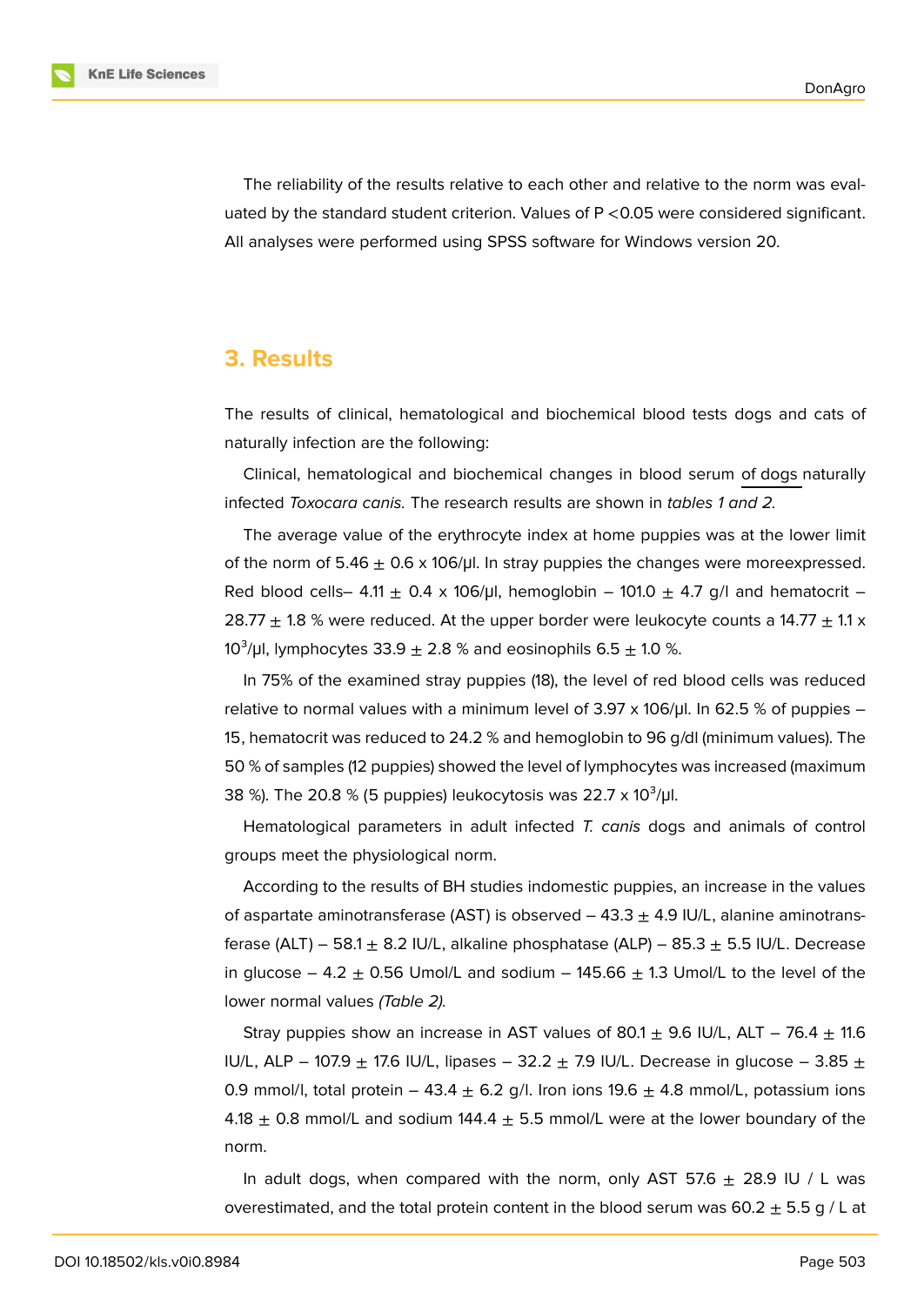| Indicator                 | Units           | <b>Norm</b>   | Puppies          |                  |                  |  |  |  |
|---------------------------|-----------------|---------------|------------------|------------------|------------------|--|--|--|
|                           |                 |               | Domestic         | <b>Stray</b>     | Control group    |  |  |  |
| <b>RBC</b>                | x106/µl         | $5.5 - 8.5$   | $5.46 \pm 0.6$   | $4.11 \pm 0.4$   | $8.4 \pm 0.5$    |  |  |  |
| <b>WBC</b>                | $x 10^3$ / µl   | $6.0 - 14.0$  | $9.27 \pm 0.9$   | $14.77 \pm 1.1$  | $10.3 \pm 1.0$   |  |  |  |
| HB                        | g/per L         | $120 - 180$   | $164.5 \pm 5.4$  | 101.0 $\pm$ 4.7  | $121.3 \pm 5.3$  |  |  |  |
| <b>HCT</b>                | %               | $39.0 - 52.0$ | $49.47 \pm 2.1$  | $28.77 \pm 1.8$  | $39.9 \pm 2.4$   |  |  |  |
| <b>ESR</b>                | mm/h            | $1.0 - 3.5$   | $1.25 \pm 0.1$   | $2.60 \pm 0.2$   | $3.4 \pm 0.3$    |  |  |  |
| <b>PLT</b>                | $x 10^3$ / µl   | 160.0-430.0   | $253.0 \pm 16.3$ | $343.4 \pm 19.2$ | $407.5 \pm 20.7$ |  |  |  |
| <b>MCV</b>                | µm <sup>3</sup> | $62.0 - 77.0$ | $68.0 \pm 3.4$   | $69.9 \pm 3.3$   | $63.7 \pm 3.1$   |  |  |  |
| <b>MCHC</b>               | %               | $32.0 - 38.0$ | $33.0 \pm 2.1$   | $35.2 \pm 2.4$   | $34.1 \pm 2.2$   |  |  |  |
| <b>RDW</b>                | %               | $14.0 - 18.0$ | $16.9 \pm 1.5$   | $18.6 \pm 1.9$   | $16.23 \pm 1.7$  |  |  |  |
| <b>MCH</b>                | P/kg            | $21.0 - 27.0$ | $23.2 \pm 1.8$   | $24.62 \pm 2.1$  | $26.2 \pm 1.9$   |  |  |  |
| Leucogram:                |                 |               |                  |                  |                  |  |  |  |
| <b>MON</b>                | %               | $2.0 - 5.0$   | $5.5 \pm 0.5$    | $5.24 \pm 0.7$   | $2.6 \pm 0.2$    |  |  |  |
| <b>LYM</b>                | %               | $12.0 - 30.0$ | $32.5 \pm 2.5$   | $33.9 \pm 2.8$   | $26.8 \pm 1.9$   |  |  |  |
| <b>BAS</b>                | %               | $0 - 1$       | $0 \pm 0.0$      | $0 \pm 0.0$      | $0 \pm 0.0$      |  |  |  |
| <b>EOS</b>                | %               | $0 - 5$       | $5.5 \pm 0.8$    | $6.5 \pm 1.0$    | $4.5 \pm 0.7$    |  |  |  |
| Neutrophilic granulocyte: |                 |               |                  |                  |                  |  |  |  |
| A band cell               | %               | $0 - 3$       | $1.5 \pm 0.09$   | $1.27 \pm 0.12$  | $1.75 \pm 0.17$  |  |  |  |
| Segmented                 | %               | $60 - 70$     | $53.0 \pm 3.6$   | $53.4 \pm 3.4$   | 64.5 $\pm$ 4.8   |  |  |  |

TABLE 1: Hematological studies of puppies naturally infected *T. canis*

the lower boundary. Clinical, hematological and biochemical changes in blood serum of cats naturally infected *Toxocara cati*. The results are shown in *tables 3 and 4*.

According to the results of hematological studies in domestickittens, the average value of the erythrocyte index was at the lower limit of the norm of  $5.4 \pm 1.2 \times 106/\mu$ l, the level of leukocytes was overestimated for  $19.4 \pm 3.8 \times 106$ /μl. The changes in stray kittens were moreexpressed. Red blood cells are underestimated  $-4.3 \pm 1.0 \times 106/\mu$ l, hemoglobin – 62.0  $\pm$  4.8 g/l, the average concentration of hemoglobin in the red blood cell is 24.0  $\pm$  2.0 %. At the upper border, leukocyte counts are 27.1  $\pm$  3.3 x 10<sup>3</sup>/µl and the width of the distribution of red blood cells is  $23.6 \pm 2.8$  % *(Table 3).* 

Hematologic indicators in adult cats infected *T. cati* and animals of control groups were within the physiological norm.

An increase in AST values is observed according to the results of the studies in domestic kittens – 46.3  $\pm$  9.4 IU/L, ALT – 60.1  $\pm$  11.4 IU/L. As for stray kittens, an increase in AST values is observed – 80.1  $\pm$  16.6 IU/L, ALT – 76.4  $\pm$  13.6 IU/L, and alkaline phosphatase – 107.9  $\pm$  30.6 IU/L. The decrease in total protein is 42.4  $\pm$  11.2 g/l and CPK – 134.4  $\pm$  41.4 IU/L.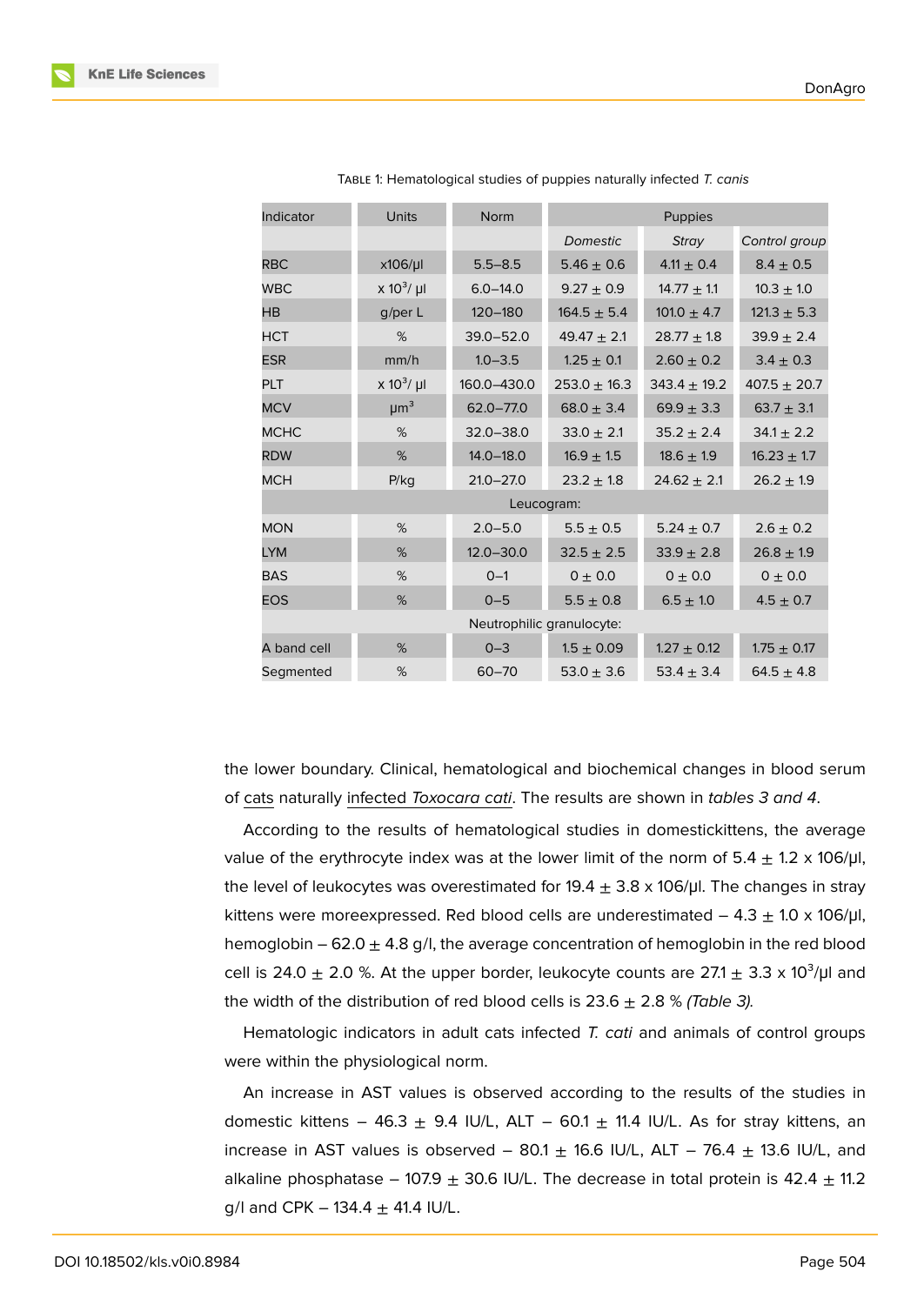| <b>Indicators</b>            | Units   | <b>Norms</b>  | Puppies                            |                    |                   |  |  |
|------------------------------|---------|---------------|------------------------------------|--------------------|-------------------|--|--|
|                              |         |               | <b>Domestic</b>                    | Stray              | Control group     |  |  |
| <b>Total bilirubin</b>       | Umol/L  | $3.5 - 13$    | $8.7 \pm 2.2$                      | $7.7 \pm 2.6$      | $6.8 \pm 2.6$     |  |  |
| Direct bilirubin             | Umol/L  | $\mathbf{O}$  | $0.00 \pm 0.0$                     | $0.00 \pm 0.0$     | $0.00 \pm 0.0$    |  |  |
| Aspartate transaminase (AST) | IUI/L   | $0 - 40$      | $43.3 \pm 4.9$                     | $80.1 \pm 9.6$     | $27.3 \pm 9.6$    |  |  |
| Alanine transaminase (ALT)   | IUI/L   | $0 - 55$      | $58.1 \pm 8.2$                     | 76.4 $\pm$ 9.6     | $35.6 + 9.4$      |  |  |
| <b>AST/ALT</b> ratio         |         | $0.75 - 1.4$  | $0.97 \pm 0.1$                     | $1.21 \pm 0.2$     | $1.10 \pm 0.3$    |  |  |
| Urea                         | Umol/L  | $3.1 - 8.5$   | $6.25 \pm 1.1$                     | $6.14 \pm 1.5$     | $5.68 \pm 1.1$    |  |  |
| Creatinin                    | Umol/L  | 55-106        | $81.3 \pm 11.7$                    | $93.1 \pm 17.3$    | $82.8 \pm 13.9$   |  |  |
| Protein                      | g per L | $60 - 72$     | $53.1 \pm 3.1$                     | $43.4 \pm 6.2$     | $67.2 \pm 3.2$    |  |  |
| Albumen                      | g per L | $26 - 39$     | $31.8 \pm 3.0$                     | $30.2 \pm 7.4$     |                   |  |  |
| Alkaline phosphatase         | IUI/L   | $0 - 75$      | $85.3 \pm 5.5$<br>$107.9 \pm 17.6$ |                    | $46.3 \pm 11.7$   |  |  |
| Alpha-amylase                | IUI/L   | $0 - 1800$    | $895.55 \pm 361.3$                 | 1104.58 $\pm$ 35.1 | $912.40 \pm 26.7$ |  |  |
| Lipase                       | IUI/L   | $0 - 30$      | $19.9 \pm 6.7$                     | $32.2 \pm 7.9$     | $20.5 \pm 5.1$    |  |  |
| Glucose                      | Umol/L  | $4.4 - 6.5$   | $4.2 \pm 0.56$                     | $3.85 \pm 0.9$     | $5.38 \pm 0.6$    |  |  |
| Lactate dehydrogenase        | Umol/L  | $0 - 350$     | $195.9 \pm 22.6$                   | $247.8 \pm 23.0$   | $248.6 \pm 24.1$  |  |  |
| Cholesterol                  | Umol/L  | $2.9 - 6.0$   | $4.36 \pm 0.8$                     | $5.33 \pm 11.8$    | $4.37 \pm 0.8$    |  |  |
| Triacylglycerol              | Umol/L  | $0.45 - 1.1$  | $0.81 \pm 0.1$                     | $0.77 \pm 0.1$     | $0.83 \pm 0.1$    |  |  |
| Creatine kinase (CK)         | IUI/L   | $32 - 154$    | $107.7 \pm 33.9$                   | $184.4 \pm 21.9$   | $120.3 \pm 21.2$  |  |  |
| Potassium                    | Umol/L  | $4.2 - 5.5$   | $4.84 \pm 0.3$                     | $4.18 \pm 0.8$     | $4.99 \pm 0.2$    |  |  |
| Sodium                       | Umol/L  | 145-150       | $145.6 \pm 1.3$                    | $144.4 \pm 5.5$    | $147.2 \pm 1.0$   |  |  |
| Phosphorus                   | Umol/L  | $1.1 - 1.8$   | $1.44 \pm 0.1$                     | $1.49 \pm 0.3$     | $1.48 \pm 0.2$    |  |  |
| Calcium                      | Umol/L  | $2.3 - 2.8$   | $2.44 \pm 0.1$                     | $2.50 \pm 0.2$     | $2.48 \pm 0.1$    |  |  |
| Iron ions                    | Umol/L  | $19.8 - 32$   | $25.2 \pm 2.8$                     | $19.6 \pm 4.8$     | $26.8 \pm 3.8$    |  |  |
| Magnesium                    | Umol/L  | $0.86 - 1.07$ | $0.93 \pm 0.2$                     | $0.88 \pm 0.1$     | $0.95 \pm 0.05$   |  |  |
| P < 0.05                     |         |               |                                    |                    |                   |  |  |

| TABLE 2: Biochemical studies serum of puppies naturally infected T. canis |  |  |  |  |
|---------------------------------------------------------------------------|--|--|--|--|
|                                                                           |  |  |  |  |

Potassium ions  $-3.58 \pm 0.5$  Umol/L and sodium  $-144.4 \pm 6.5$  Umol/L were at the

lower boundary of the norm *(Table 4).*

# **4. Discussion**

The red blood cells, hemoglobin and hematocrit decrease in young animals indicates the development of anemia. An increase in the concentration of folates and a decrease in cobalt-containing biologically active substances (vitamin B12) are used to assess a decrease in the functioning of the mucous membrane of the proximal small intestine [11, 12]. The study suggests the mechanism of the development of anemia is due to the absorption capacity violation of the mucous membrane invaded with toxocara.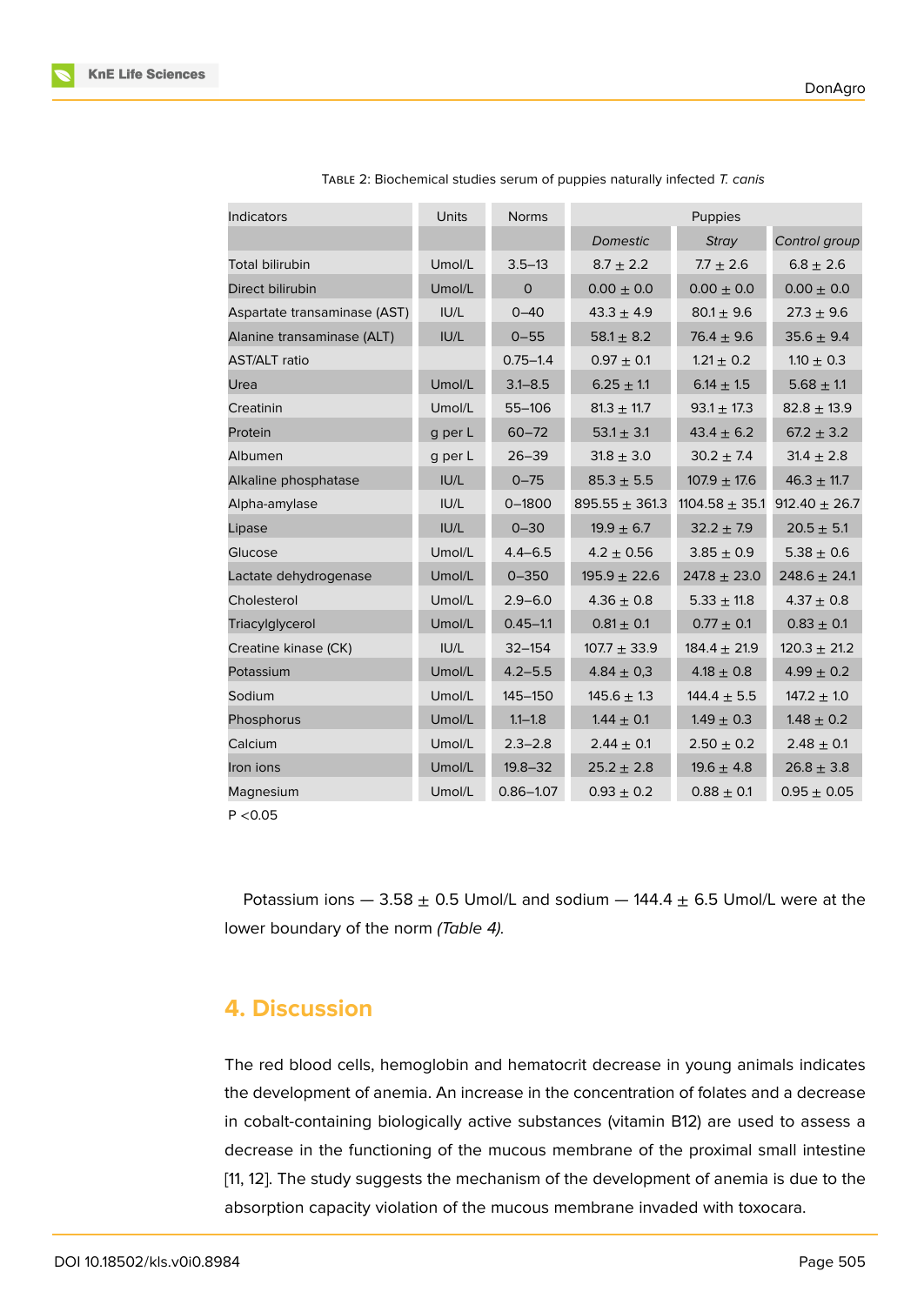| <b>Indicators</b>         | <b>Units</b>  | <b>Norms</b>  | <b>Kittens</b>  |                |                |  |  |  |
|---------------------------|---------------|---------------|-----------------|----------------|----------------|--|--|--|
|                           |               |               | <b>Domestic</b> | Stray          | Control group  |  |  |  |
| <b>RBC</b>                | $x 10^6$ / µl | $5.5 - 10$    | $5.4 \pm 1.2$   | $4.3 \pm 1.0$  | $8.4 \pm 2.0$  |  |  |  |
| <b>WBC</b>                | $x 10^3$ / µl | $5.5 - 19.5$  | $19.4 \pm 3.8$  | $27.1 \pm 3.3$ | $12.3 \pm 2.8$ |  |  |  |
| <b>HB</b>                 | g/per L       | $80 - 150$    | $101 \pm 5.5$   | $62 \pm 4.8$   | $121 \pm 6.8$  |  |  |  |
| <b>HCT</b>                | %             | $30 - 47$     | $31.3 \pm 3.2$  | $46.7 \pm 3.6$ | $39.9 \pm 3.4$ |  |  |  |
| <b>ESR</b>                | mm/h          | $0 - 13$      | $10.9 \pm 1.3$  | $12.4 \pm 1.6$ | $3.4 \pm 2.0$  |  |  |  |
| <b>PLT</b>                | $x 10^3$ / µl | $300 - 800$   | $355 + 18.6$    | $521 + 24.1$   | $427 \pm 20.2$ |  |  |  |
| <b>MCV</b>                | $\mu m^3$     | $43 - 53$     | $44.3 \pm 2.0$  | $43.5 \pm 2.1$ | $43.7 \pm 1.9$ |  |  |  |
| <b>MCHC</b>               | %             | $30 - 36$     | $34.9 \pm 4.6$  | $24.0 \pm 2.0$ | $34.1 \pm 2.9$ |  |  |  |
| <b>RDW</b>                | %             | $14.0 - 18.0$ | $16.9 \pm 2.1$  | $23.6 \pm 2.8$ | $16.2 \pm 2.2$ |  |  |  |
| <b>MCH</b>                | P/kg          | $14 - 19$     | $15.3 \pm 1.8$  | $15.6 + 2.0$   | $17.0 + 1.9$   |  |  |  |
| Leucogram:                |               |               |                 |                |                |  |  |  |
| <b>MON</b>                | %             | $1 - 4$       | $1 \pm 0.06$    | $3 \pm 0.2$    | $1 \pm 0.04$   |  |  |  |
| <b>LYM</b>                | %             | $20 - 55$     | $22 \pm 0.6$    | $16 \pm 0.4$   | $36 \pm 0.8$   |  |  |  |
| <b>BAS</b>                | %             | $0 - 1$       | $0 \pm 0.0$     | $0 \pm 0.0$    | $0 \pm 0.0$    |  |  |  |
| <b>EOS</b>                | %             | $2 - 12$      | $6 \pm 0.2$     | $7 + 0.3$      | $5 \pm 0.2$    |  |  |  |
| Neutrophilic granulocyte: |               |               |                 |                |                |  |  |  |
| A band cell               | %             | $0 - 3$       | $7 + 0.4$       | $15 \pm 0.6$   | $2 \pm 0.1$    |  |  |  |
| Segmented                 | %             | $35 - 75$     | $64 \pm 2.8$    | $59 \pm 2.5$   | $58 \pm 2.4$   |  |  |  |

| TABLE 3: Hematological indicators of kittens infected T. cati |  |  |
|---------------------------------------------------------------|--|--|
|---------------------------------------------------------------|--|--|

 $P < 0.05$ 

Long-term B12 deficiency is a serious disease. It appears within the development of megaloblastic anemia and/or neurological disorders. The disease needs a serious treatment, otherwise it leads to the death of the animal [13]. Cats react especially sensitively and hard to a deficiency of cobalt-containing biologically active substances. Therefore, it is important to prescribe parenteral administration of cobalamin in a timely manner [14].

When registering anemia in animals aged up to a year the toxocariasis needs to be excluded. On the other hand, with the described diagnosis of this disease, it is important to presc[rib](#page-9-0)e hematological studies additionally and cut down the development of anemia.

An increase in the number of leukocytes and lymphocytes is provoked by the migration of larvae and causes an organism's response to tissue trauma. The increase in the number of eosinophils is obviously due to the response to the products of the metabolism of nematodes in the form of an allergic reaction. It is believed that peripheral blood eosinophilia, although not specific for toxocarainfection, is associated with the process of active migration of larvae [15].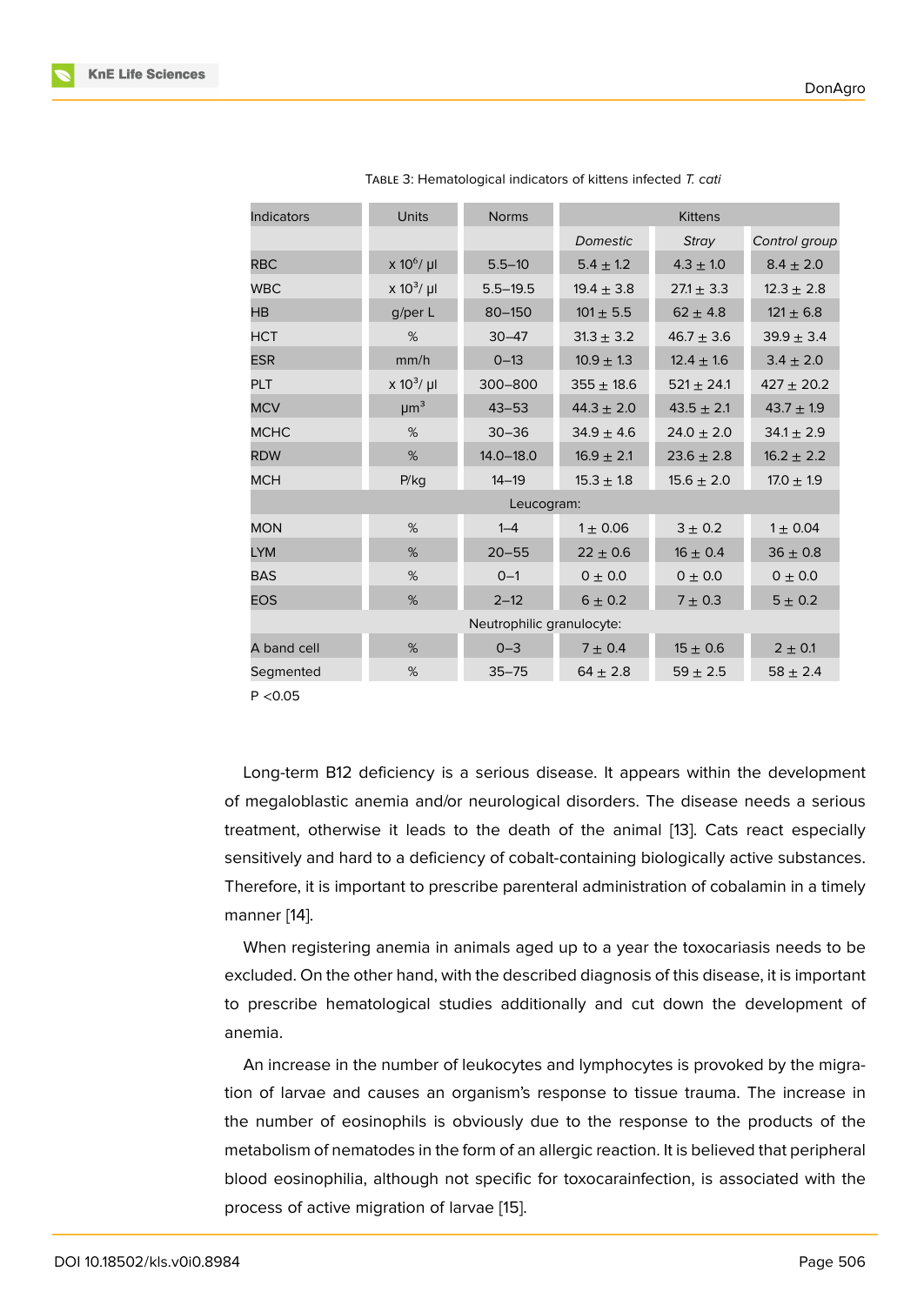| Indicators                   | <b>Units</b> | <b>Norms</b>  | <b>Kittens</b>                   |                   |                  |  |  |
|------------------------------|--------------|---------------|----------------------------------|-------------------|------------------|--|--|
|                              |              |               | <b>Domestic</b>                  | Stray             | Control group    |  |  |
| <b>Total bilirubin</b>       | Umol/L       | $0 - 10$      | $4.6 \pm 1.8$                    | $8.4 \pm 2.2$     | $4.6 \pm 1.6$    |  |  |
| Direct bilirubin             | Umol/L       | $0 - 4,9$     | $0.00 \pm 0.0$<br>$0.00 \pm 0.0$ |                   | $0.00 \pm 0.0$   |  |  |
| Aspartate transaminase (AST) | IU/L         | $12 - 47$     | $46.3 \pm 9.4$                   | $80.1 \pm 8.6$    | $36.8 \pm 5.4$   |  |  |
| Alanine transaminase (ALT)   | IUI/L        | $19 - 60$     | $60.1 \pm 8.9$                   | $76.4 \pm 9.6$    | $48.1 \pm 3.1$   |  |  |
| <b>AST/ALT</b> ratio         |              | $1.1 - 1.3$   | $1.0 \pm 0.03$                   | $1.27 \pm 0.08$   | $1.24 \pm 0.2$   |  |  |
| Urea                         | Umol/L       | $5.4 - 12.1$  | $8.55 \pm 2.3$                   | $5.10 \pm 1.5$    | 7.85 $\pm$ 1.7   |  |  |
| Creatinin                    | Umol/L       | $70 - 165$    | $98.6 \pm 18.7$                  | $103.6 \pm 23.4$  | $72.1 \pm 14.5$  |  |  |
| Protein                      | $g$ / per L  | $56 - 77$     | $63.7 \pm 13.1$                  | $42.4 \pm 11.2$   | $64.4 \pm 14.8$  |  |  |
| Albumen                      | g/ per L     | $25 - 39$     | $27.8 \pm 14.0$                  | $29.1 \pm 16.5$   | $33.0 \pm 17.8$  |  |  |
| Alkaline phosphatase         | IUI/L        | $30 - 130$    | $44.3 \pm 11.5$                  | $107.9 \pm 30.6$  | $76.3 \pm 18.4$  |  |  |
| Alpha-amylase                | IU/L         | 500-1250      | $436.5 \pm 38.3$                 | 1146.4 $\pm$ 45.5 | $721.1 \pm 36.7$ |  |  |
| Lipase                       | IUI/L        | $0 - 30$      | $23.4 \pm 8.1$                   | $18.8 \pm 7.5$    | $24.8 \pm 6.5$   |  |  |
| Glucose                      | Umol/L       | $3.3 - 6.6$   | $4.0 \pm 0.6$                    | $3.5 \pm 0.4$     | $5.0 \pm 0.5$    |  |  |
| Lactate dehydrogenase        | IU/L         | $35 - 500$    | $213.4 \pm 20.2$                 | $208.1 \pm 21.4$  | $313.1 \pm 30.1$ |  |  |
| Cholesterol                  | Umol/L       | $1.9 - 3.9$   | $3.6 \pm 0.6$                    | $2.3 \pm 1.2$     | $3.7 \pm 0.9$    |  |  |
| Triacylglycerol              | Umol/L       | $0.38 - 1.1$  | $0.62 \pm 0.28$                  | $0.97 \pm 0.31$   | $0.71 \pm 0.26$  |  |  |
| Creatine kinase (CK)         | IU/L         | 180-814       | $254.7 \pm 23.1$                 | $134.4 \pm 41.4$  | $218.0 \pm 22.7$ |  |  |
| Potassium                    | Umol/L       | $3.6 - 5.5$   | $4.35 \pm 0.6$                   | $3.58 \pm 0.5$    | $4.27 \pm 0.4$   |  |  |
| Sodium                       | Umol/L       | 144-158       | $146.5 \pm 4.1$                  | $144.4 \pm 6.5$   | $149.2 \pm 5.1$  |  |  |
| Phosphorus                   | Umol/L       | $2.1 - 2.8$   | $1.53 \pm 0.32$                  | $1.84 \pm 0.56$   | $1.53 \pm 0.44$  |  |  |
| Calcium                      | Umol/L       | $2.0 - 2.7$   | $2.34 \pm 0.1$                   | $2.12 \pm 0.1$    | $2.24 \pm 0.1$   |  |  |
| Iron ions                    | Umol/L       | $12.0 - 39.0$ | $25.6 \pm 2.0$                   | $18.9 \pm 1.6$    | $22.8 \pm 2.3$   |  |  |
| Magnesium                    | Umol/L       | $0.8 - 1.15$  | $0.98 \pm 0.06$                  | $0.89 \pm 0.04$   | $0.91 \pm 0.07$  |  |  |

TABLE 4: Biochemical studies serum of kittens naturally infected *T. cati*

In a biochemical blood test, an increase in AST, ALT and alkaline phosphatase is observed. This is due to the fact that the migration of *Toxocara* larvae passes through parenchymal organs, primarily, through the liver. An increase in enzymes is directly proportional to the damage to hepatocytes. The decrease in total protein is explained by the suppression of protein biosynthesis by the liver and insufficient absorption of the mucous membrane of the small intestine [16]. Impaired absorption in the intestine also leads to a decrease in total protein, iron, potassium and sodium ions.

According to Kondrakhin I.P. (1985), hypoglycemia appears as a result of disordered nervous system and the influence of catec[ho](#page-9-1)lamines ejected in blood within a decrease in glucose concentration [17].

An increase in lipase indicates an inflammatory process in the pancreas. With inflammation of the duodenum[, th](#page-9-2)e outflow of pancreatic secretion is disrupted, as a result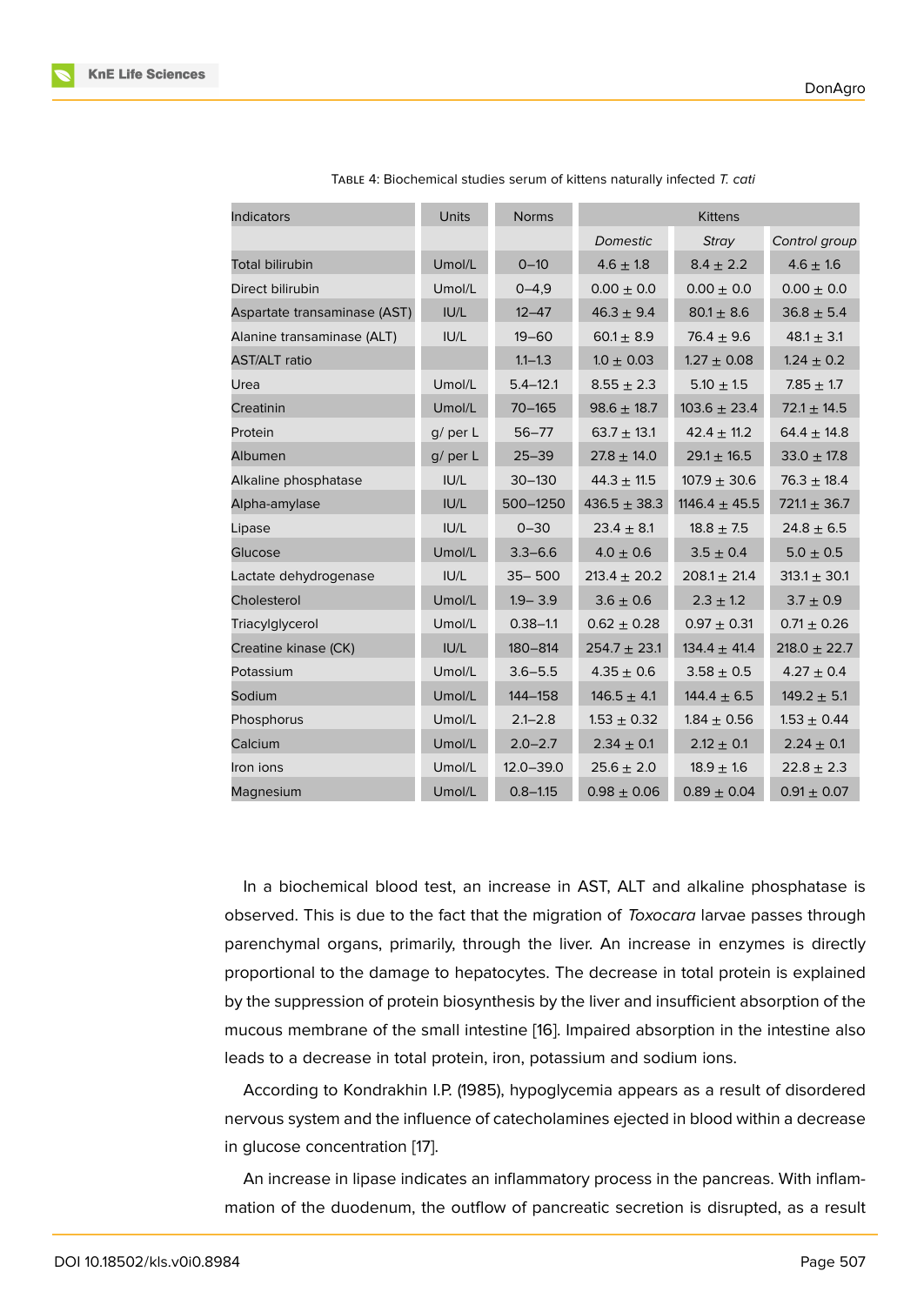of which it accumulates in the pancreas itself, causing damage to it, leading to an inflammatory reaction.

The outlined general image of hematological disorders is mostly spread among puppies. In this age group the toxocariasis infestation proceeds with symptoms of general intoxication and sensibilization of the body, hypoxia, anemia and damage to internal organs (liver, pancreas).

As for adult dogs, there are no specific significant changes.

When testing groups ofkittens, the level of red blood cells is underestimated and leukocytes are overestimated. In stray kittenss, hemoglobin and the average concentration of hemoglobin in the red blood cell are underestimated. The result is similar to the result of the group withpuppies.

Biochemical studies of kittensshowed an increase in AST and ALT in all groups. In straykittens: alkaline phosphatase is also overestimated, total protein and creatinine phosphokinase, potassium and sodium ions are reduced. In adult cats invaded by toxocara: blood counts are normal for this species.

The veterinary practice interpret the changes described above as a digestive disorder of unknown etiology, a viral infection or intoxication of the body [17]. The data presented in the study show that a similar pathological picture, especially in young animals, can be caused by toxocariasis infestation. Its exclusion requires a helminth-coprological study.

According to the observations, puppieswith good nutrition [wh](#page-9-2)en naturally invaded with toxocara the changes in blood tests become gradually normalizing. It is explained due to the compensation processes of the body.

The data obtained by us coincide with the studies of A. Mikhin. (2004), Demina V.A. (2007), Akimova S.A. (2008). In the cited works, data on a single experimental infection of puppies with high doses of invasive eggs are presented [7–9]. In vivo, infection, as a rule, has a more gradual nature and the possibility of reinfestation. Thus, the study of the toxocariasis effect on the animal's organism was studied mainly inpuppies. The resources did not provide any data on the effects of toxocariasis in cats.

## **5. Conclusion**

Generalizing the group of animals aged up to one year old (puppiesand kittens), the study presents the following: the toxocariasis occurs with signs of general intoxication and sensibilizationof the body, hypoxia, anemia and damage to the internal organs (liver and pancreas). When there are symptoms and diagnosis of toxocariasis revealed, it is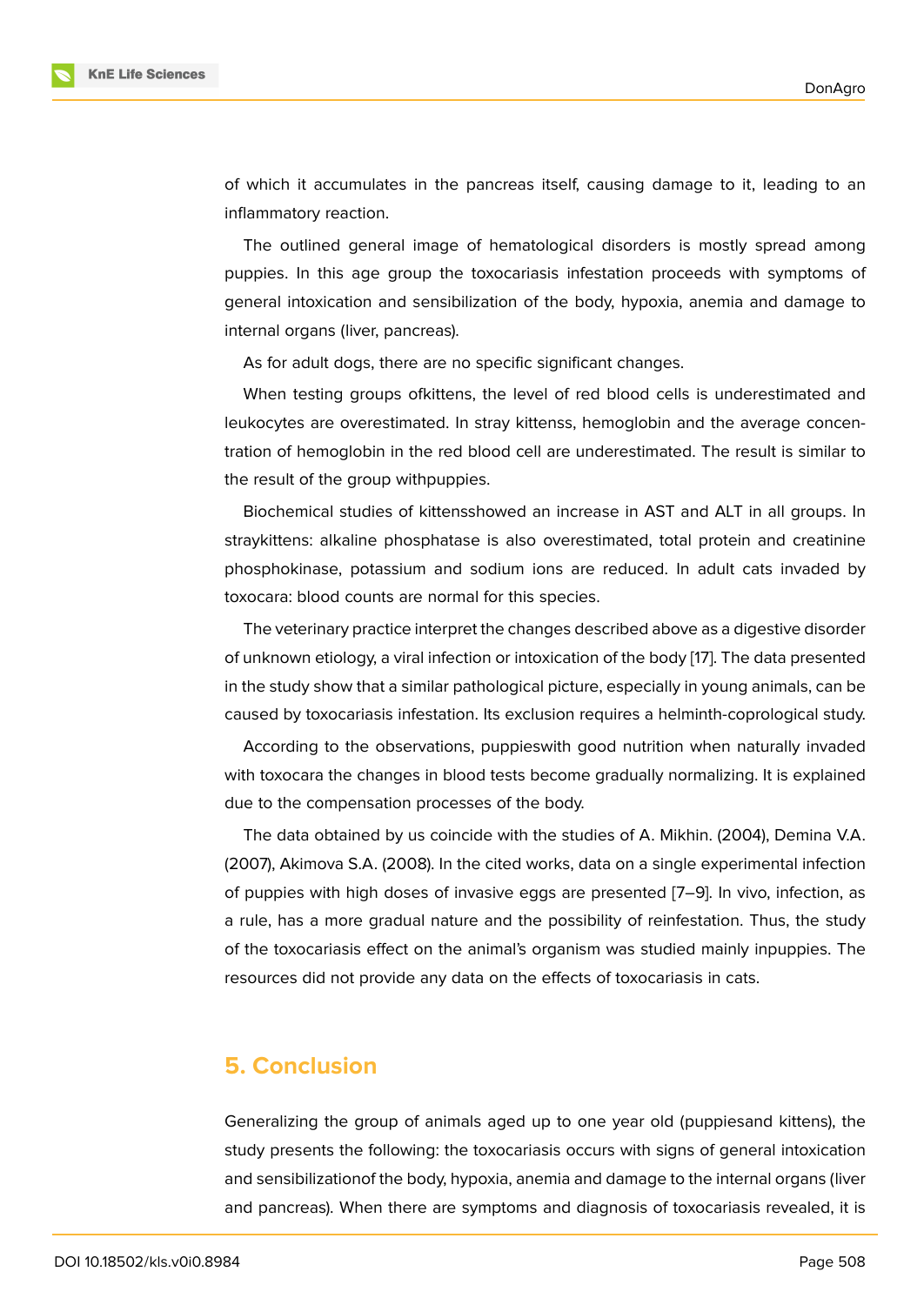important for animals to prescribe hematological test and cut down the development of anemia as well as other concomitant pathologies. In the opposite, toxocariasis infestation can cause anemia by blood tests in young animals. Its exclusion requires helminth-coprological examination..

### **References**

- [1] Deplazes, P., *et al*. (2011). Role of Pet Dogs and Cats in the Transmission of Helminthic Zoonoses in Europe, with a Focus on Echinococcosis and Toxocarosis. *Veterinary Parasitology.*, vol. 182, pp. 41–53. doi: 10.1016/j.vetpar.2011.07.014.
- <span id="page-8-0"></span>[2] Lee, A. C., *et al*. (2010). Epidemiologic and Zoonotic Aspects of Ascarid Infections in Dogs and Cats. *Trends in Parasitology*., vol. 26, pp. 155–61. doi: 10.1016/j.pt.2010.01.002
- [3] Panova, O. A., Glamazdin, I. G. and Spiridonov, S. E. (2015). Epidemiological Aspects of Animal Toxocariasis in a Megalopolis. *Medical Parasitology and Parasitic Diseases*., vol. 3, pp. 39–41.
- [4] De Silva, N. R., *et al*. (2003). Soil-Transmitted Helminth Infections: Updating the Global Picture. *Trends in Parasitology*., vol. 19, issue 12, pp. 547–51. https://doi.org/ 10.1016/j.pt.2003.10.002
- <span id="page-8-1"></span>[5] Rebar, A. H., *et al*. (2001). *Guide to Hematology in Dogs and Cat*s. Teton: New Media, p. 264.
- <span id="page-8-2"></span>[6] [Harvey, J. W. \(2012\). Vet](https://doi.org/10.1016/j.pt.2003.10.002)erinary Hematology: A Diagnostic Guide and Color Atlas. *Saunders/Elsevier, St. Louis, MO* , p. 360. https://doi.org/10.1111/vcp.12007
- <span id="page-8-3"></span>[7] Mikhin, A. G. (2004). *Oxocariasis of a Dog: Epizootology, Immuno-Diagnostics, Pathomorphology, Treatment*. PhD thesis in Veterinary Sciences, Nizhny Novgorod, p. 119.
- [8] Demin, V. A. (2007). *Toxocariasis of the Dog and the Improvement of Measures to Combat It*. PhD thesis in Veterinary Sciences, Moscow, p. 122.
- [9] Akimova, S. A. (2008). Host-Parasitic Relationships and Dynamics of Hematological Parameters in Dogs with Toxocariasis. *Bulletin of the Lower Volga Agro-University Complex: Science and Higher Professional Education*, .vol. 2, issue 10, pp. 89–91.
- [10] Zajac, A. M. and Conboy, G. A. (2012). *Veterinary Clinical Parasitology*, 8rd ed. Wiley-Blackwell, Chichester, p. 368.
- <span id="page-8-5"></span><span id="page-8-4"></span>[11] Fyfe, J. C. (2004). The Functional Cobalamin (Vitamin B12) – Intrinsic Factor Receptor is a Novel Complex of Cubilin and Amnionless. *Blood*., vol. 103, pp. 1573–9. doi: 10.1182/blood-2003-08-2852